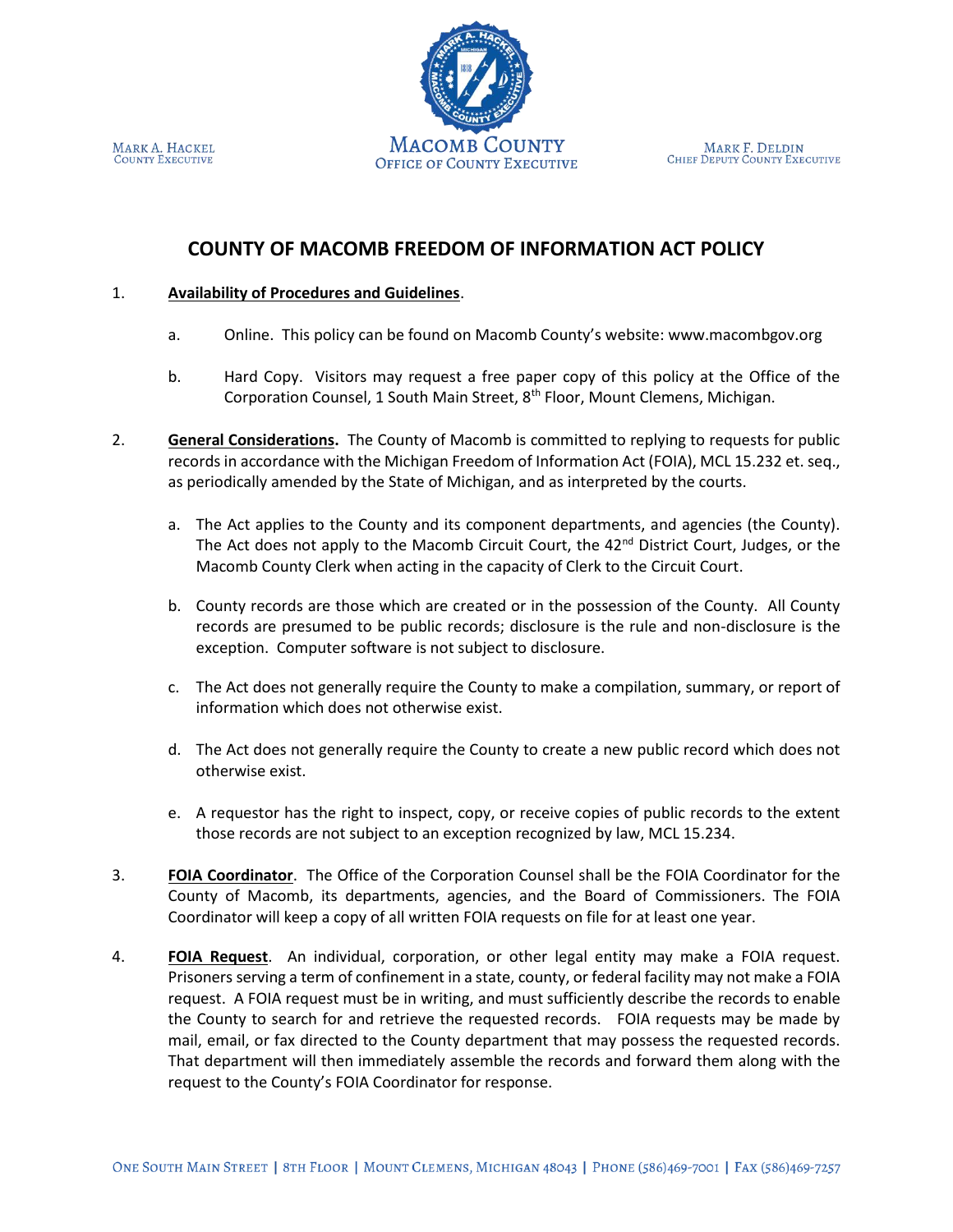# 5. **FOIA Response**.

- a. The County will respond to a FOIA request within five (5) business days after the request is received, unless (1) the requestor agrees in writing to a different response time, or (2) the County provides written notice to the requestor that it is unilaterally extending the response period for a single ten business day period.
- b. An electronically transmitted FOIA request (e.g., fax or email) is not considered to be received until one day after its transmission date. An electronically transmitted FOIA request delivered to a spam/junk mail folder is not considered to be received until one business day after the FOIA Coordinator becomes aware of the request. The FOIA Coordinator will maintain a record of the date on which the request reached the spam/junk mail folder and the date on which the FOIA Coordinator first became aware of it.
- c. The County's response may grant, deny, or grant in part/deny in part; failure to affirmatively respond constitutes a denial
- d. An affirmative denial will (1) explain the basis for the denial if predicated on an exception or statute, and cite the specific legal authority relied upon, (2) if denied because the requested record does not exist, or does not exist as identified, certify that the requested record does not exist, or does not exist as identified, (3) explain any deletions or redactions, and (4) advise that the requesting party has further rights as provided under MCL 15.235.
- e. If the requested records are available on the County's website, the response will direct the requestor to the specific web location of the records. No fee will be charged.
- 6. **Allowable Fees**. The County may generally charge a fee for the actual cost of search, retrieval, copying, redaction, and mailing public records in response to a FOIA request as provided by law.
	- a. Deposit for Costs. The County may require deposit if the fee will exceed \$50.00. The deposit may not exceed fifty per cent (50%) of the total fee. The County will employ its best efforts to accurately estimate the total fee for the purpose of determining the deposit amount.
	- b. Labor. Fees charged for labor involved in search, retrieval, copying, and redaction shall be calculated in fifteen (15) minute increments, rounded down, of the hourly wage of the lowest paid qualified employee able to complete the task.
	- c. Materials and Media. Fees charged for materials shall be charged at ten cents (\$0.10) per page for paper, the actual and most reason cost of non-paper digital media (e.g., discs, flash drives, memory cards), and the actual cost of mailing calculated at the least expensive method available.
	- d. Statement of Costs. Fees will be itemized with a separate accounting for (1) search, retrieval, and copying, (2) redaction of information falling within a statutory exception or other legal prohibition, (3) scanning for production in digital format, including employment of a contractor for such purposes.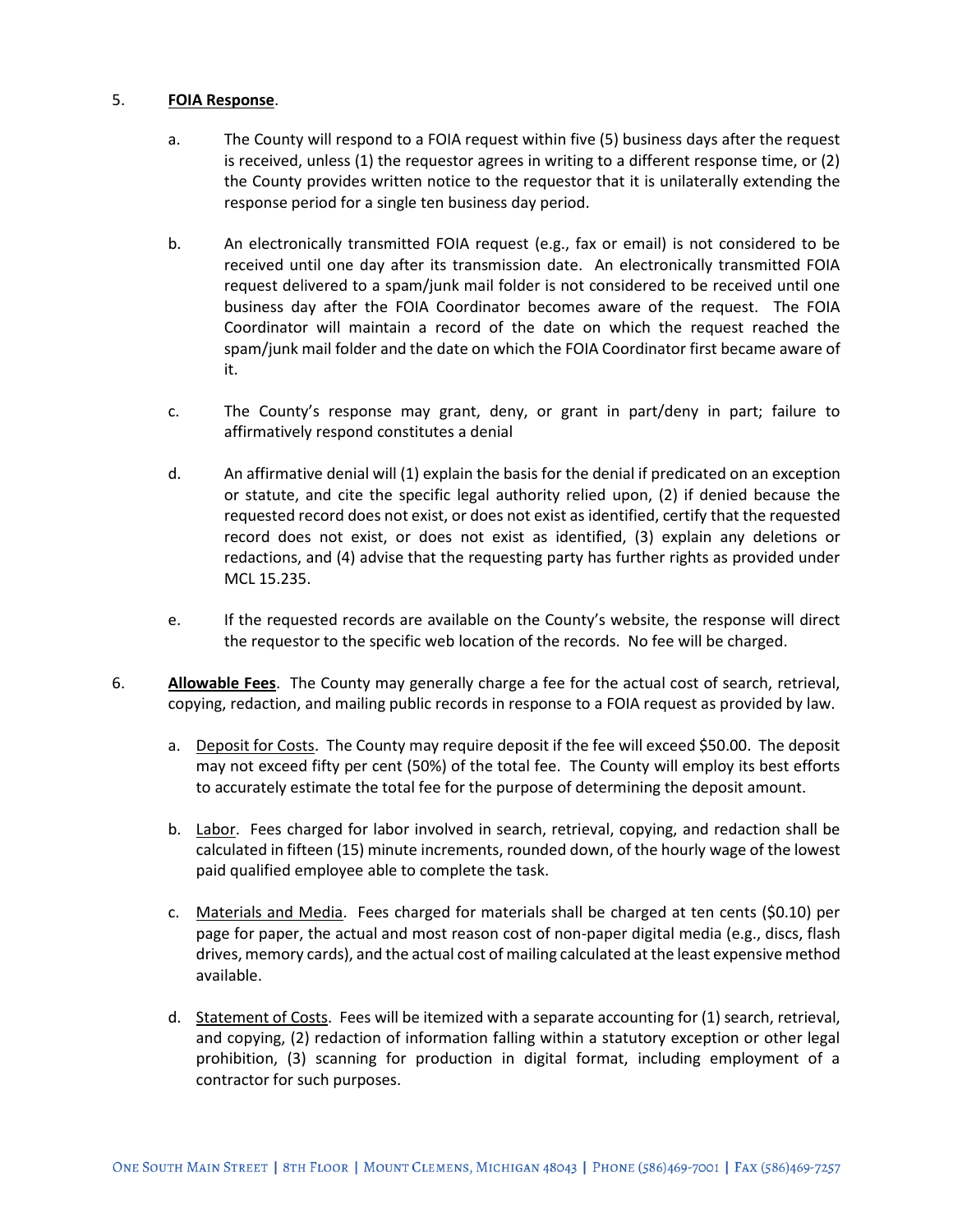### 7. **Fee Waiver or Reduction.**

- a. Fees may be waived if a waiver is in the best interest of the public.
- b. Fees may not be charged, or may be charged only at a reduced rate, for requestors who are indigent or receiving certain public assistance, or for requestors which are charitable organizations.
- c. Fees may be reduced by 5% per day up to a maximum of 50% if the County's response is untimely.
- 8. **Effect of Non-Payment**. In the event (1) a requestor does not fully pay the fees due for records the County makes available on time subject to payment, (2) 90 days have passed since the County provided the requestor written notice that the records are available, (3) the County provided an estimate for the request, and (4) the final fee did not exceed 105% of the estimate, the County may, for the following 365 days, require a 100% estimated fee deposit before the County commences work to respond to a subsequent request made by the nonpaying requestor. The 100% deposit requirement may be stricken in the event the requestor subsequently pays in full the fee due for the earlier request.

#### 9. **FOIA Appeals**.

- a. Denial. Denial of a FOIA request may be appealed to the County Executive. An appeal must be submitted in writing, clearly identifying that it is an "Appeal" and it must identify the reason(s) why the denial should be reversed. Within ten days after receiving the appeal, the County Executive will take one of the following actions: (1) grant the appeal, (2) deny the appeal, (3) grant the appeal in part and deny the appeal in part, or (4) issue a written notice extending the deadline for the appellate decision for an additional ten business days. Only one extension may be issued. Alternatively, a requestor may also appeal a denial by the FOIA Coordinator or the denial of an appeal by the County Executive by commencing a civil action in the Circuit Court.
- b. Amount of Costs. The amount of the fees charged by the County may be appealed to the County Executive. An appeal must be submitted in writing, clearly identifying that it is an "Appeal" and it must identify the reason(s) why the fee charged exceeds the limits allowed by law. Within ten days after receiving the appeal, the appellate authority will take one of the following actions: (1) waive the fee, (2) reduce the fee and issue a written determination reflecting the specific basis for charging the remaining fee, (3) deny the appeal and issue a written determination reflecting the manner in which the fee is authorized by law, or (4) issue a written notice extending the deadline for the appellate decision for an additional ten business days. Only one extension may be issued. A requestor may also appeal the denial of a fee appeal by commencing a civil action in the Circuit Court.

Date: June 13, 2019

Alt

Mark A. Hackel County Executive